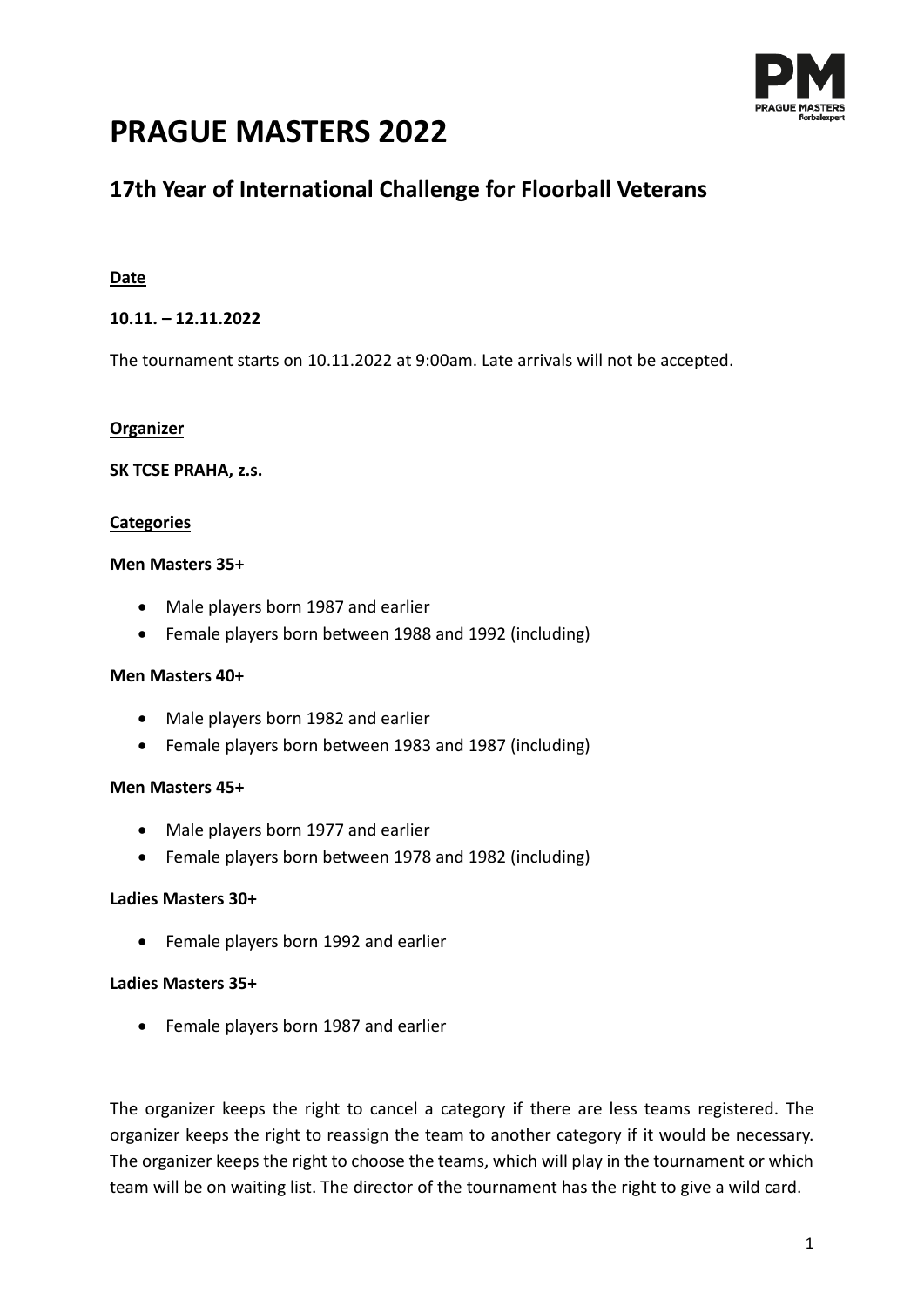

## **Player's participation**

- Any player can play **in one category only for one team** during the entire tournament. Any player can participate in more categories during the tournament in case his or her age is within the age limit of the given category. In case the player is going to participate in more categories he/she must be listed on the on-line team lists of all the teams he is going to play for before the tournament starts.
- Female players are allowed to participate in the men's teams.
- Player's identification may be requested in case of misgivings. The player's passports or other ID must be for disposal for this case. The player's identification can be requested by the opponent but only by the end of the break between the 1st and 2nd period after handing over the protest fee. In case of potential unfitness, the default result of this match will be 0:5.

### **Age exceptions**

- Man Masters 35+ in each game one player in the field and one goalkeeper born between 1988 and 1992 (including) is allowed to participate
- Man Masters 40+ in each game one player in the field and one goalkeeper born between 1983 and 1987 (including) is allowed to participate
- Man Masters 45+ in each game one player in the field and one goalkeeper born between 1978 and 1982 (including) is allowed to participate
- Ladies Masters 30+ in each game one female player in the field and one goalkeeper born between 1993 and 1995 (including) is allowed to participate
- Ladies Masters 35+ in each game one female player in the field and one goalkeeper born between 1988 and 1992 (including) is allowed to participate

## **Team list**

Every team must complete the on-line team list on the tournament website till the start of the tournament at the latest. No addition to the list is allowed after the tournament starts.

#### **Tournament jury**

Jan Jirovský, Vojtěch Pulda, Kristýna Matoušová

#### **Referees**

Referees are nominated with co-operation with the Czech Floorball.

#### **Protest**

A potential protest must be delivered to the JURY in a written form and handed over to the hall secretary 15 minutes after the match at latest, including the protest fee. Protest fee: CZK 1.000. In case of refusing the protest, the fee is not refunded. The verdict of the JURY is final and cannot be questioned.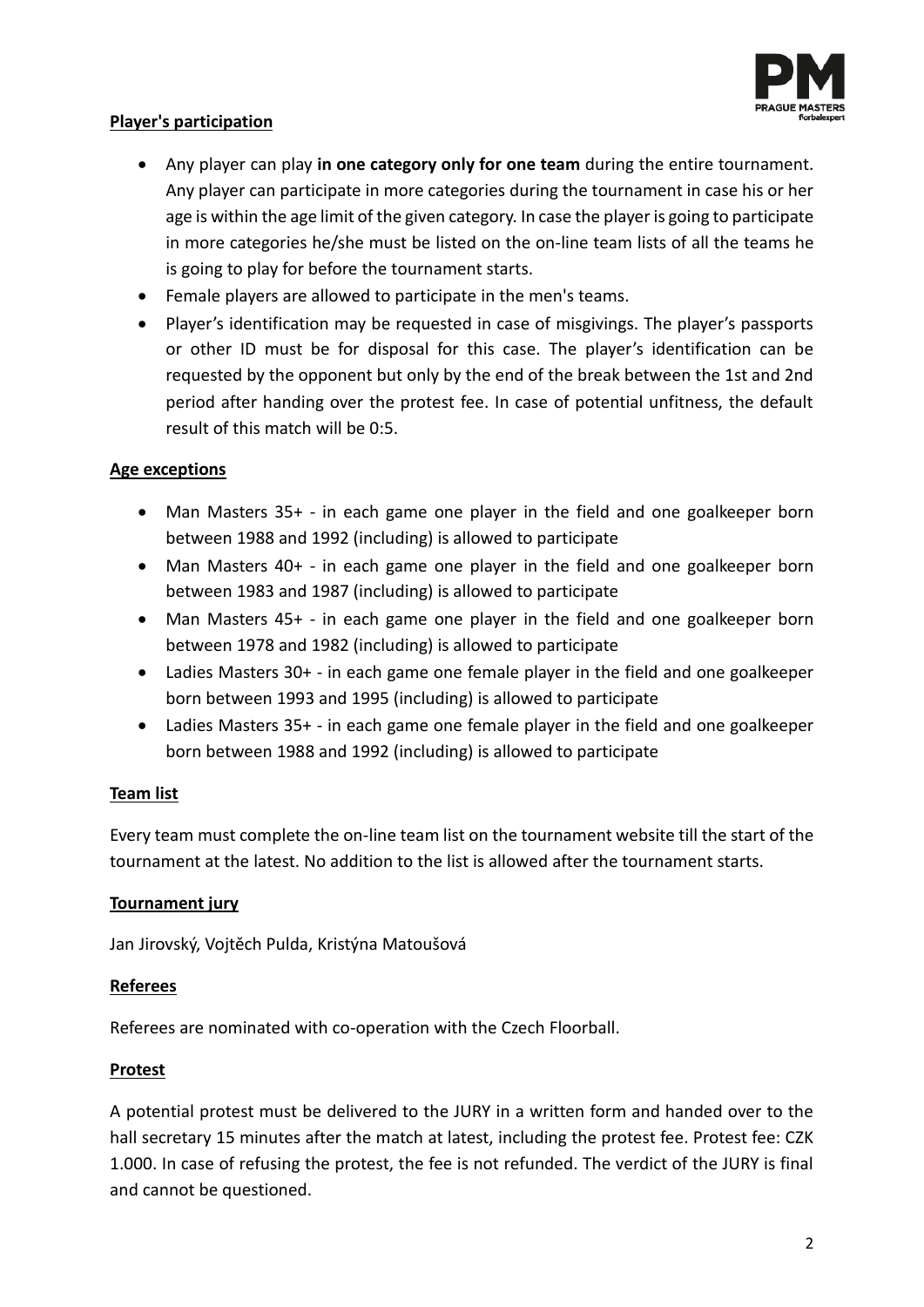

## **Insurance**

Every player is taking part in the tournament on his own risk. The participants are not insured by the organizer.

### **Registration**

Clubs may register only via the online form published www.praguemasters.cz before **September 20, 2022**. Filling in the registration, the team agrees with 2022 Prague Masters participation conditions, including GDPR.

### **Registration fee**

- EUR 300 per team
- **Must be at the account of Prague Games Club no later than September 20, 2022**
- The bank charges are to be covered by the transferring team
- The organizer has the right to exclude the team from the tournament if the registration fee is not paid in the due date
- **In case the team cancel its registration to the tournament after October 19, 2022 the registration fee will not be refunded**
- All instructions for payment (as well as proforma invoices) will be published in the club zone on [www.praguemasters.cz](http://www.praguemasters.cz/)

## **Registration fee payment:**

SK TCSE PRAHA z.s. Account Nr. 22223344/2010 IBAN: CZ5020100000000022223344 SWIFT: FIOBCZPPXXX Bank address: Komerční banka, Na Příkopě 33, Praha 1

## **Registration confirmation**

The team´s registration and all important information will be confirmed not later than **October 8, 2022.**

## **Individual fee**

Any team that does not accept any of the [official lodging](http://www.praguewheelopen.cz/pobyt) alternatives offered by the organizer and arranges the stay individually is obliged to pay the individual **fee EUR 40/per person** of each member of the team. This fee includes the tournament party and the international promotion of the event and higher service cost for foreign teams. For the teams that booked the lodging from the organizer´s offer the individual fee is already included in the hotel package. Individual fees must be transferred by **October 10, 2022.** The instructions for payment (as well as proforma invoice) you find in Club zone on [www.praguemasters.cz.](http://www.praguemasters.cz/)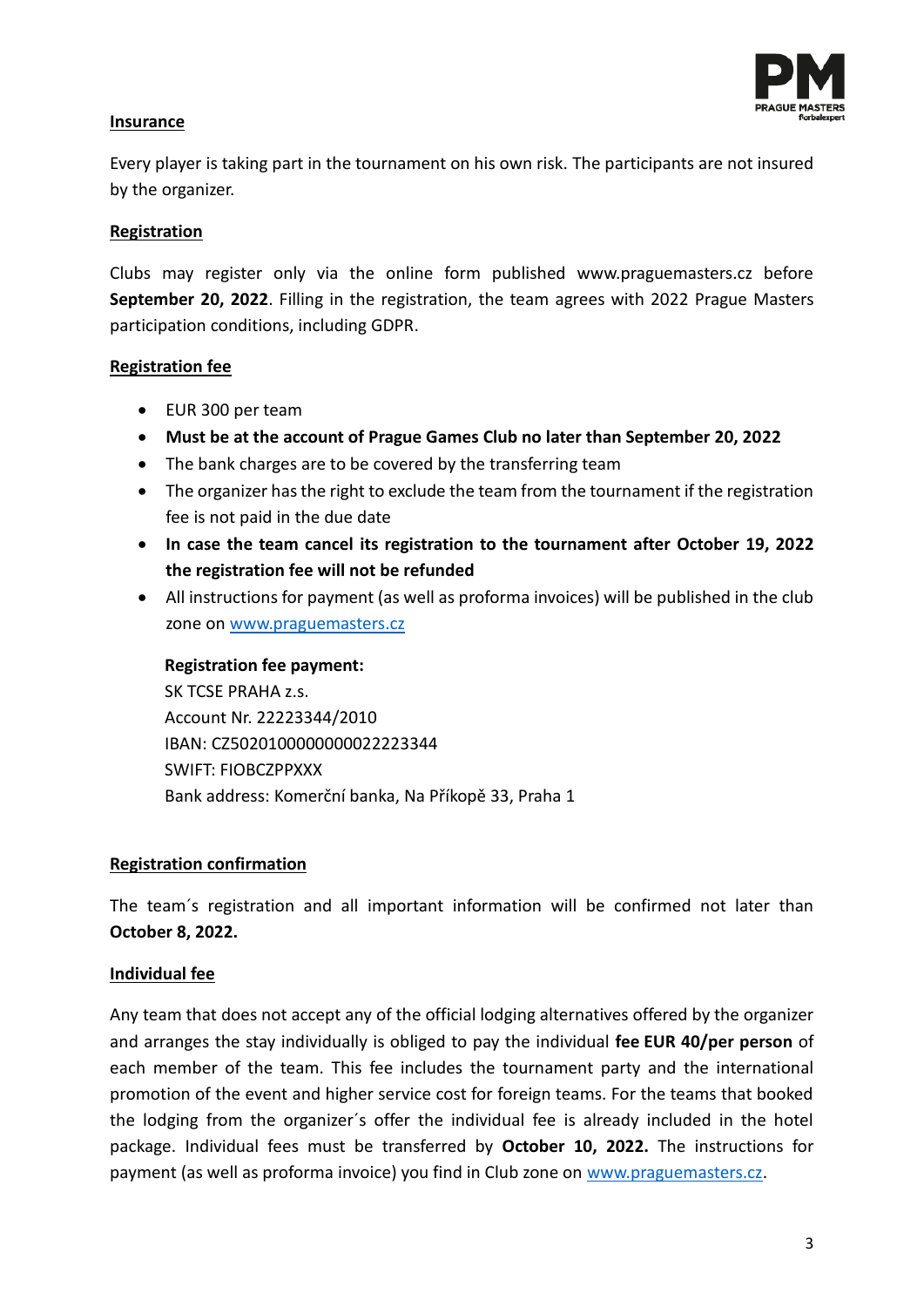

## **Accommodation**

The lodging is provided from **November 10 till November 13, 2022 (3 nights)** and can be extended both before and after these days (the teams are welcome to arrive earlier for a training camp or leisure stay). All lodgings are within an easy reach from the city centre and the tournament arenas.

Please complete your request for accommodation via on-line form at [www.praguemasters.cz.](http://www.praguemasters.cz/) Final number of persons for accommodation to be announced no later than **October 10**. In the case that the number of actual accommodated members of the team will be lower compared to the booking, more than one person, will be charged the price according to the reservation.

The accommodation is arranged in the following categories:

## **Hotel B**

Simple tourist class hotels, lodging is basically provided in multi-bedded rooms with private facilities.

## **Hotel A**

Good tourist class hotels, lodging is provided in triple, double or single rooms with private facilities.

## **Hotel A+**

First class hotels, lodging is provided in triple, double or single rooms with private facilities.

**For accommodation prices, please contact us, lenka@tcse.cz.**

## **The accommodation or individual fee is to be transferred by October 10, 2022 on the account of Excalibur Tours Prague s.r.o.:**

Excalibur tours Praha spol. s.r.o. IBAN: CZ16 0300 0000 0004 7837 5573 SWIFT CODE: CEKOCZPP Bank: Československá obchodní banka Address: Na Příkopě 18, 115 20 Praha 1, Czech Republic

Instructions for payment (as well as all proforma invoices) you can find in Club zone (Summary order) on [www.praguemasters.cz.](http://www.praguemasters.cz/) The bank charges are to be covered by the transferring team.

## **Penalty**

**In case the team cancel the registration later than on October 19, 2022 the penalty of EUR 200 will be charged.**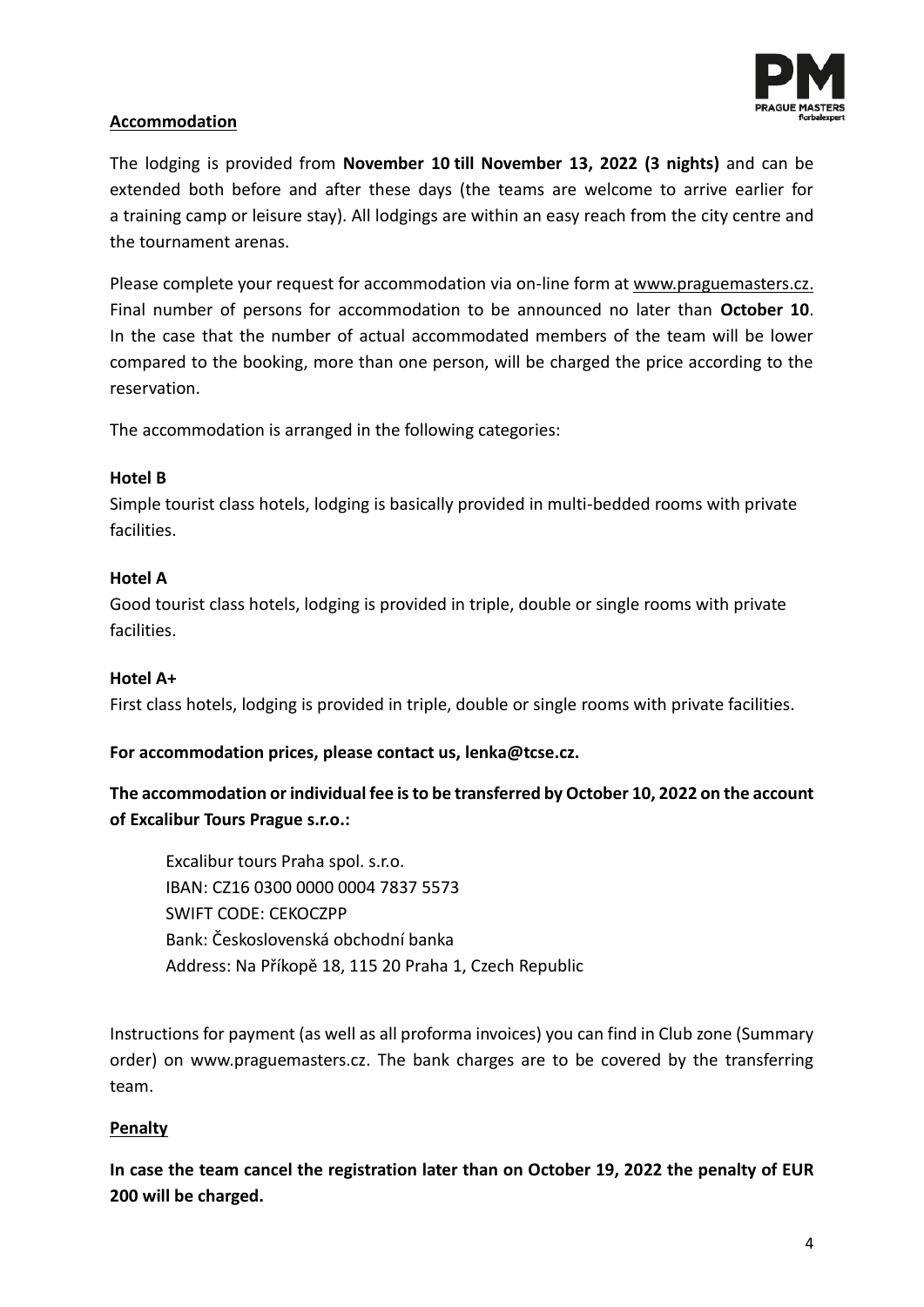

### **TOURNAMENT RULES**

The tournament is played according to the valid IFF Rules, 2018 edition.

### **System**

- Groups of 4 or 5 teams Round Robin series
- All teams advance to the play off the ranking in the group decides your opponent in the play off
- All play off matches are decided by the cup system (direct elimination)
- The organizer keeps the right to change the system if there are less teams registered

## **Field size**

Standard field size according to the IFF Rules.

### **Playing time**

- 2x15 min in all categories
- 2x 15 min in the final games of women´s categories and 2x20 min in the final games of men´s categories
- The playing time is not be measured effectively except for the last 3 minutes of the eliminating matches starting from quarterfinals
- Time out is allowed from the eliminating matches starting quarterfinals

## **Qualification key**

Victory in group games gives 3 points, draw 1 point and lost game 0 points. If two/more teams reach the same amount of points after the group matches their final order will be determined by:

- 1. The amount of points reached **in mutual direct matches**
- 2. The score difference reached **in mutual direct matches**
- 3. The total amount of scored goals **in mutual direct matches**
- 4. The total score differences
- 5. The total amount of scored goals
- 6. Lot

A draw in the eliminating matches is followed by:

- 1. 3 penalty shots
- 2. Penalty sudden death

#### **Match protocol**

The match protocol must be filled in via tournament website in advance, printed for all matches and handed over to the match secretariat at latest 30 minutes before every match.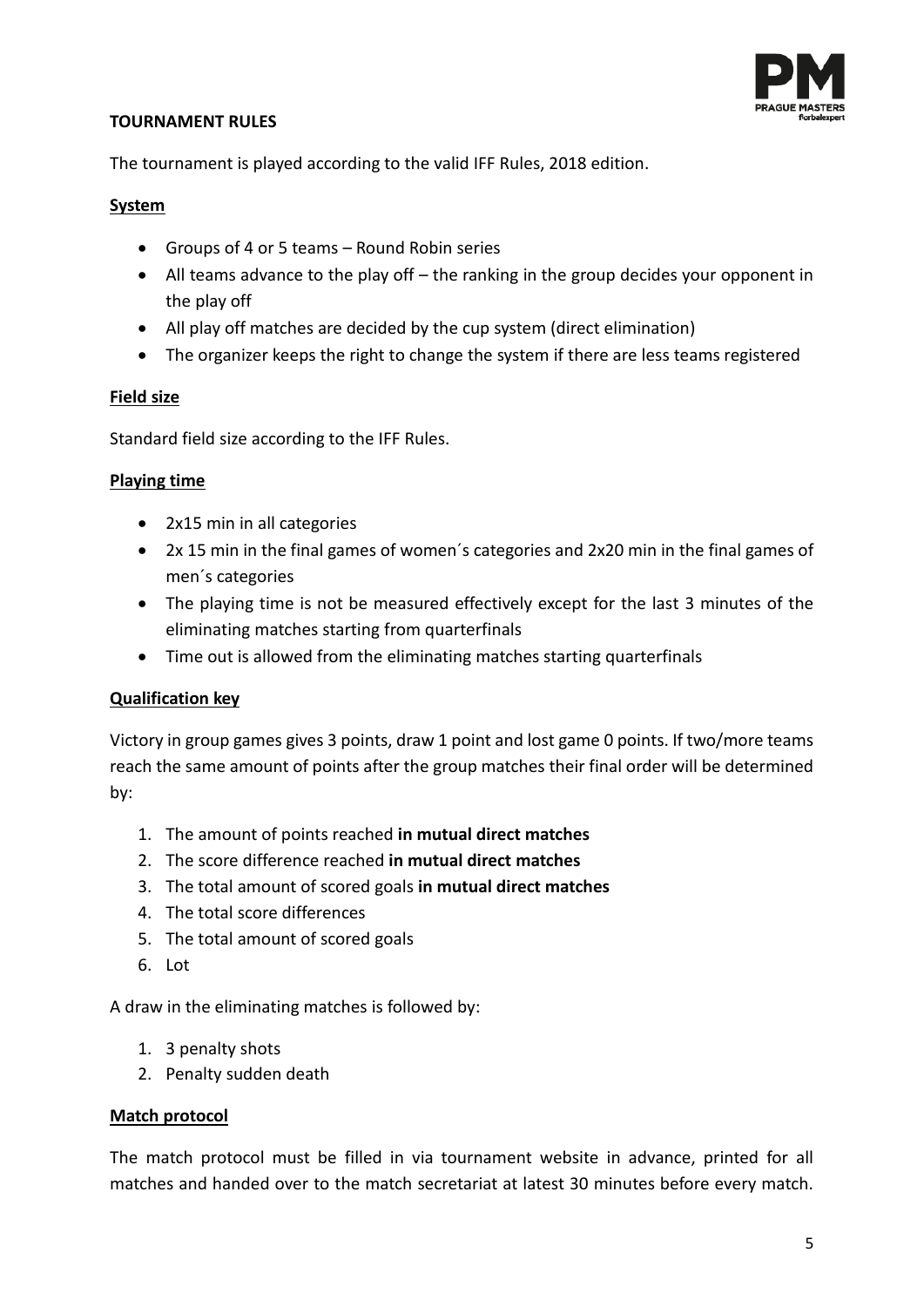

The forms will be available to download from the tournament website at Club Zone.

## **Walk over**

The maximum waiting time is 5 minutes, after that the default result will be 0:5. Any team missing two matches due to the walk over will be excluded from the tournament and all played matches annulled.

## **Match penalty**

- Match penalty 1 leads automatically to suspension till the end of the respective match
- Match penalty 2 to suspension in the following match and the next match
- Penalty 3 leads to the player's suspension till the end of the tournament.

#### **Jersey colours**

In case referees decide that one team should change shirts due to the similarity of the opponent's colours, the team listed as away team in the official match schedule is obliged to do it.

#### **Warm up**

It will not be possible to warm up on the floorball ground. Warm up before every match will have to take place next to the ground or outside the hall.

#### **Dressing rooms**

The number of dressing rooms in all halls is limited, therefore it must be used by "walking through" system. After changing before the match please take all the teams belongings and bags with you. After the match you may receive a different dressing room. The organizers are not responsible for any loss of personal belongings during the tournament.

## **Match schedule**

The organizers have the right to change the published match schedule. If this happens, a notice will be given to each team leader affected by the change. The team leaders are supposed to keep the actual contact during the tournament updated in their own interest.

## **Awards**

The best teams of each category will be awarded with the cup and medals (max 20 per team). Also awards for the best players of the tournament in each category. The teams and individuals will be awarded immediately after the semi-final and final game of the given category.

## **Dates to remember**

- **September 20**, deadline for registration and registration fee payments
- **October 8**, final registration confirmation and lodging specification is sent out by the